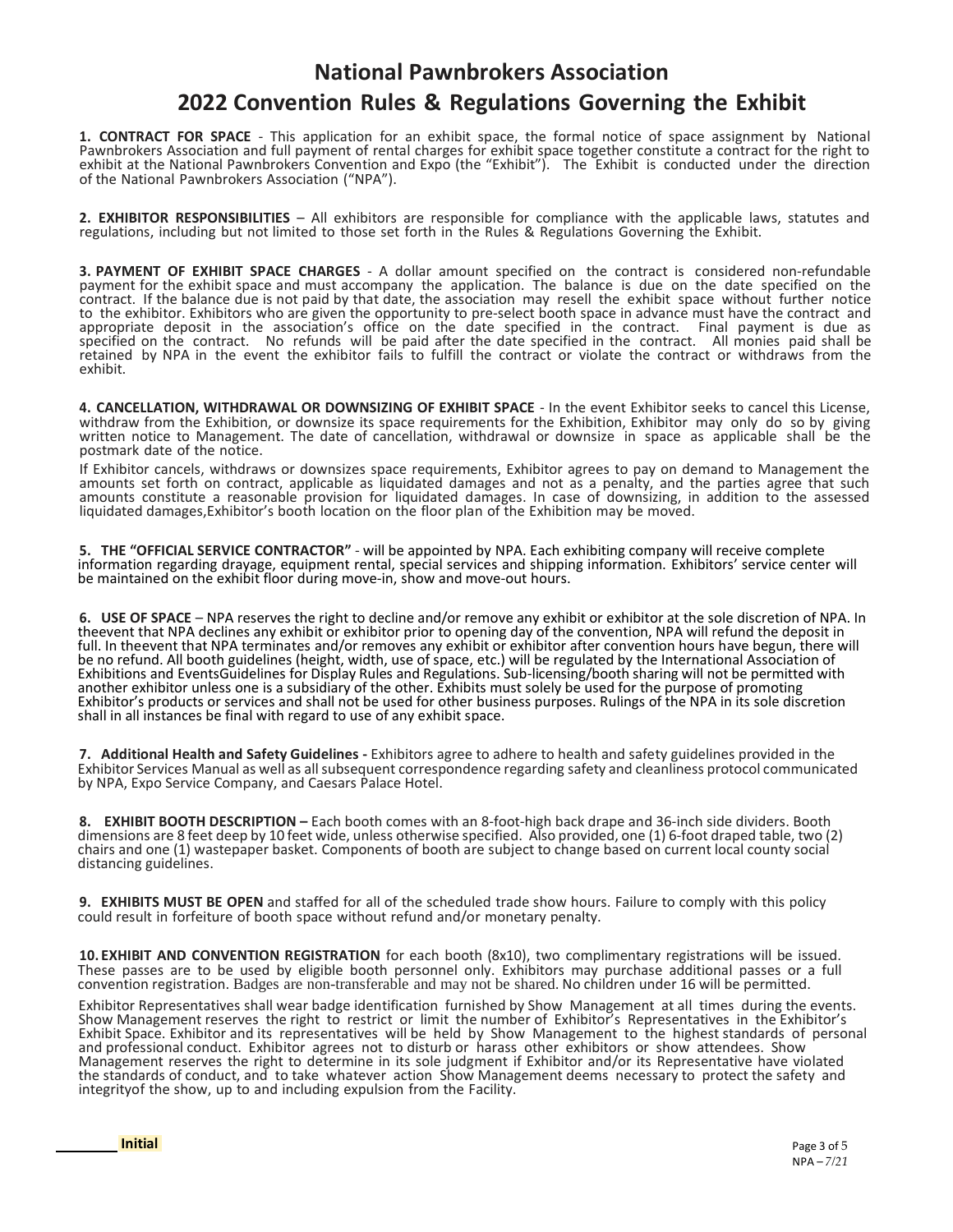**11. LIABILITY** - NPA shall not be responsible for any loss, damage, injury or theft that may occur to the exhibitor or to the exhibitor's employees or property from any cause whatsoever, prior, during or subsequent to the period covered by the exhibit contract. The exhibitor, on signing the contract expressly releases NPA and the exhibit facility as noted in the contract from and agrees to indemnify same against any and all claims for such loss, damage or injury. The exhibitor agrees and acknowledges that its only remedy is a refund of deposit under the conditions set forth above.

**12. SECURITY** - NPA will provide security services at all times during the Exhibit and throughout the night.

**13. INSURANCE** - All property of the exhibitor is understood to remain under its custody and control in transit, to and from, or within the confines of the Exhibit area. NPA and the exposition facility do not maintain insurance covering the exhibitors' property. Exhibitor shall carry Commercial General Liability in the amount of \$1,000,000 combined single limit. The policy shall name the National Pawnbrokers Association (NPA) as additional insured and such coverage shall be primary as respects to any insurance coverage carried by NPA or Exhibit Facility. Certificates of Insurance must be sent to NPA no later than **June 1, 2022**.

**14. FIRE REGULATIONS** - All decorations must be flameproof and must stand a fire test as prescribed by applicable fire ordinances.

**15. MEETINGS** - Exhibitors shall not hold any meetings or events that conflict with Exhibit or Convention hours. Any requests to hold events or host hospitality suites outside of Exhibit or Convention hours must be submitted to Show Management in writing. Written approval from Show Management must be received in order to host the event or hospitality suite.

**16. LAWS APPLICABLE** - Exhibitor agrees to abide by the rules and regulations under the Hosting Hotel.

**17. FORCE MAJEURE** - In the event the exposition facility or any part of the Exhibit area thereof is unavailable, whether for the entire event, or a portion of the event as a result of fire, flood, tempest, or any other such cause, or as a result of governmental intervention, malicious damages, acts of war, strike, lock-out, labor dispute, riot or any other cause or agency over which NPA has no control, or should NPA decide that because of any such cause it is necessary to cancel, postpone, or re- site the Exhibit, or reduce the installation time. Exhibit time or move-out time; NPA shall not be liable to indemnify or reimburse the exhibitor in respect of any damage or loss, direct or indirect, arising as a result thereof.

**18. ADMISSION TO THE EXHIBIT AREA** will be strictly controlled during the installation and dismantling periods. Security personnel will be present to admit only exhibitors who are wearing badges. Badges may not be shared.

**19. AMENDMENTS** - Any and all matters not specifically covered by the preceding rules and regulations or contained in the exhibitor Service Order Manual, shall be subject to the decision of NPA. NPA shall have the full power to interpret, amend and enforce these rules and regulations provided any amendments, when made, are brought to the notice of exhibitors. Each exhibitor, for itself and its employees, agrees to abide by the foregoing rules and regulations and by any amendments or additions thereto in conformance with the preceding sentence.

**20. SPECIAL SERVICES** - Electricity, telephone, enhanced internet and other activities, as well as other special services needed by individual exhibitors, are provided only when the exhibitor orders and agrees to pay for them specifically from the persons authorized to supply such services in conformity with the city insurance and other requirements.

**21. HOTEL SUITES** - Operation of hotel suites for sales or entertainment purposes is strictly prohibited during the open hours of exhibition. Any requests to hold events or host hospitality suites outside of Exhibit or Convention hours must be submitted to<br>Show Management in writing. Written approval from Show Management must be received in order to suite.

**22. SOUND LEVEL** - Mechanical or electrical devices that produce sound must be operated so as not to disturb other exhibitors. Management reserves the right to determine the placement and acceptable sound level of all such devices.

**23. OBSTRUCTION OF AISLES OR EXHIBIT SPACES** – Any demonstration or activity that results in excessive obstruction of aisles or prevents ready access to nearby exhibitors' booths shall not be allowed. Show Management will issue one verbal warning to the exhibitor. Upon a second violation, the exhibitor will be removed from the facility.

**24. RECEIPT OF GOODS AND EXHIBITS** - All arriving goods and exhibits will be received at receiving areas designated by Management. All incoming goods and exhibits must be plainly marked and all charges prepaid.

**25. FAILURE TO COMPLY WITH THESE RULES AND REGULATIONS** will result in show management closing (or preventing setup of) your exhibit.